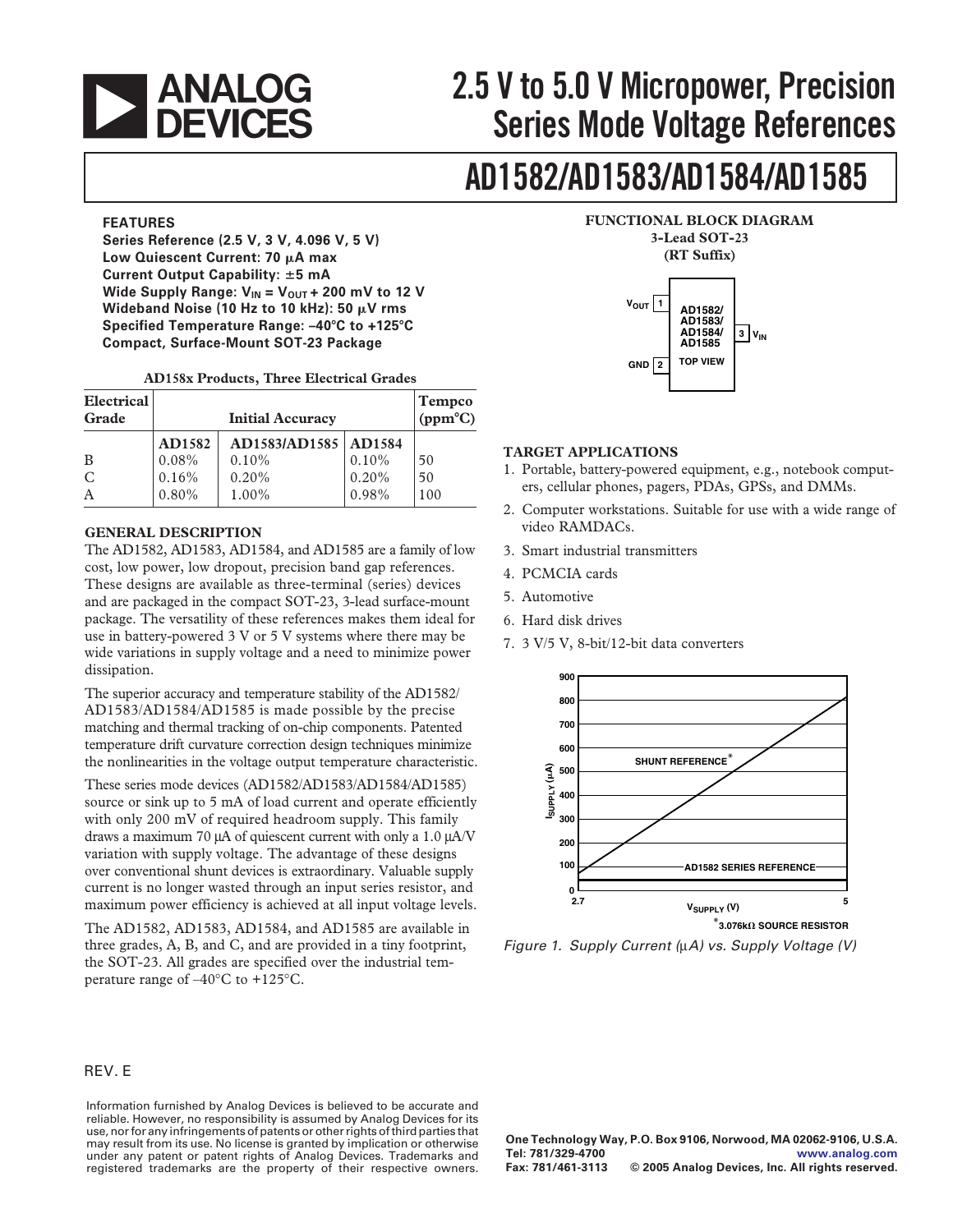# **AD1582/AD1583/AD1584/AD1585**  AD1582-SPECIFICATIONS (@ T<sub>A = TMIN</sub> to T<sub>MAX</sub>, V<sub>IN</sub> = 5 V, unless otherwise noted.)

|                                                                                                                                                                                                                                                                                                                                                                                                                            |                  | <b>AD1582A</b> |                                          |                 | <b>AD1582B</b> |                                          |                 | <b>AD1582C</b> |                                          |                                                    |
|----------------------------------------------------------------------------------------------------------------------------------------------------------------------------------------------------------------------------------------------------------------------------------------------------------------------------------------------------------------------------------------------------------------------------|------------------|----------------|------------------------------------------|-----------------|----------------|------------------------------------------|-----------------|----------------|------------------------------------------|----------------------------------------------------|
| Parameter                                                                                                                                                                                                                                                                                                                                                                                                                  | Min              | <b>Typ</b>     | <b>Max</b>                               | Min             | <b>Typ</b>     | Max                                      | Min             | <b>Typ</b>     | Max                                      | Unit                                               |
| OUTPUT VOLTAGE (@ 25°C)                                                                                                                                                                                                                                                                                                                                                                                                    |                  |                |                                          |                 |                |                                          |                 |                |                                          |                                                    |
| $V_{O}$                                                                                                                                                                                                                                                                                                                                                                                                                    | 2.480            | 2.500          | 2.520                                    | 2.498           |                | 2.500 2.502                              |                 | 2.496 2.500    | 2.504                                    | V                                                  |
| INITIAL ACCURACY ERROR (@ 25°C)<br><b>VOERR</b>                                                                                                                                                                                                                                                                                                                                                                            | $-20$<br>$-0.80$ |                | $+20$<br>$+0.80$                         | $-2$<br>$-0.08$ |                | $+2$<br>$+0.08$                          | $-4$<br>$-0.16$ |                | $+4$<br>$+0.16$                          | mV<br>$\frac{0}{0}$                                |
| OUTPUT VOLTAGE TEMPERATURE DRIFT                                                                                                                                                                                                                                                                                                                                                                                           |                  |                | 100                                      |                 |                | 50                                       |                 |                | 50                                       | $ppm$ <sup>o</sup> C                               |
| TEMPERATURE COEFFICIENT (TCV <sub>O</sub> )<br>$-40^{\circ}$ C < T <sub>A</sub> < +125°C<br>$0^{\circ}$ C < T <sub>A</sub> < 70°C                                                                                                                                                                                                                                                                                          |                  | 40<br>35       | 100                                      |                 | 18<br>15       | 50                                       |                 | 18<br>15       | 50                                       | $ppm$ <sup>o</sup> C<br>ppm/°C                     |
| MINIMUM SUPPLY HEADROOM $(V_{IN}-V_{OUT})$                                                                                                                                                                                                                                                                                                                                                                                 | 200              |                |                                          | 200             |                |                                          | 200             |                |                                          | mV                                                 |
| <b>LOAD REGULATION</b><br>0 mA < $I_{\text{OUT}}$ < 5 mA (-40°C to +85°C)<br>0 mA < $I_{\text{OUT}}$ < 5 mA (-40°C to +125°C)<br>$-5$ mA < I <sub>OUT</sub> < 0 mA ( $-40^{\circ}$ C to +85 <sup>o</sup> C)<br>$-5$ mA < I <sub>OUT</sub> < 0 mA ( $-40^{\circ}$ C to +125°C)<br>$-0.1$ mA < I <sub>OUT</sub> < +0.1 mA ( $-40^{\circ}$ C to +85°C)<br>$-0.1$ mA < I <sub>OUT</sub> < +0.1 mA ( $-40^{\circ}$ C to +125°C) |                  |                | 0.2<br>0.4<br>0.25<br>0.45<br>2.7<br>3.5 |                 |                | 0.2<br>0.4<br>0.25<br>0.45<br>2.7<br>3.5 |                 |                | 0.2<br>0.4<br>0.25<br>0.45<br>2.7<br>3.5 | mV/mA<br>mV/mA<br>mV/mA<br>mV/mA<br>mV/mA<br>mV/mA |
| LINE REGULATION<br>$V_{\text{OUT}}$ 200 mV < $V_{\text{IN}}$ < 12 V<br>$I_{\text{OUT}} = 0$ mA                                                                                                                                                                                                                                                                                                                             |                  |                | 25                                       |                 |                | 25                                       |                 |                | 25                                       | $\mu$ V/V                                          |
| RIPPLE REJECTION ( $\Delta V_{OUT}/\Delta V_{IN}$ )<br>$V_{IN}$ = 5 V $\pm$ 100 mV (f = 120 Hz)                                                                                                                                                                                                                                                                                                                            | 80               |                |                                          | 80              |                |                                          | 80              |                |                                          | dB                                                 |
| QUIESCENT CURRENT                                                                                                                                                                                                                                                                                                                                                                                                          |                  |                | 70                                       |                 |                | 70                                       |                 |                | 70                                       | μA                                                 |
| SHORT-CIRCUIT CURRENT TO GROUND                                                                                                                                                                                                                                                                                                                                                                                            |                  |                | 15                                       |                 |                | 15                                       |                 |                | 15                                       | mA                                                 |
| NOISE VOLTAGE (@ 25°C)<br>$0.1$ Hz to $10$ Hz<br>10 Hz to 10 kHz                                                                                                                                                                                                                                                                                                                                                           |                  | 70<br>50       |                                          |                 | 70<br>50       |                                          |                 | 70<br>50       |                                          | $\mu V$ p-p<br>$\mu$ V rms                         |
| TURN-ON SETTLING TIME TO 0.1%,<br>$C_L = 0.2 \mu F$                                                                                                                                                                                                                                                                                                                                                                        |                  |                | 100                                      |                 |                | 100                                      |                 |                | 100                                      | μs                                                 |
| LONG-TERM STABILITY<br>1000 Hours @ 25°C                                                                                                                                                                                                                                                                                                                                                                                   |                  | 100            |                                          |                 | 100            |                                          |                 | 100            |                                          | ppm/1000 hrs.                                      |
| <b>OUTPUT VOLTAGE HYSTERESIS</b>                                                                                                                                                                                                                                                                                                                                                                                           |                  | 115            |                                          |                 | 115            |                                          |                 | 115            |                                          | ppm                                                |
| TEMPERATURE RANGE<br>Specified Performance (A, B, C)<br>Operating Performance (A, B, C)                                                                                                                                                                                                                                                                                                                                    | $-40$<br>$-55$   |                | $+125$<br>$+125$                         | $-40$<br>$-55$  |                | $+125$<br>$+125$                         | $-40$<br>$-55$  |                | $+125$<br>$+125$                         | $\rm ^{\circ}C$<br>$\rm ^{\circ}C$                 |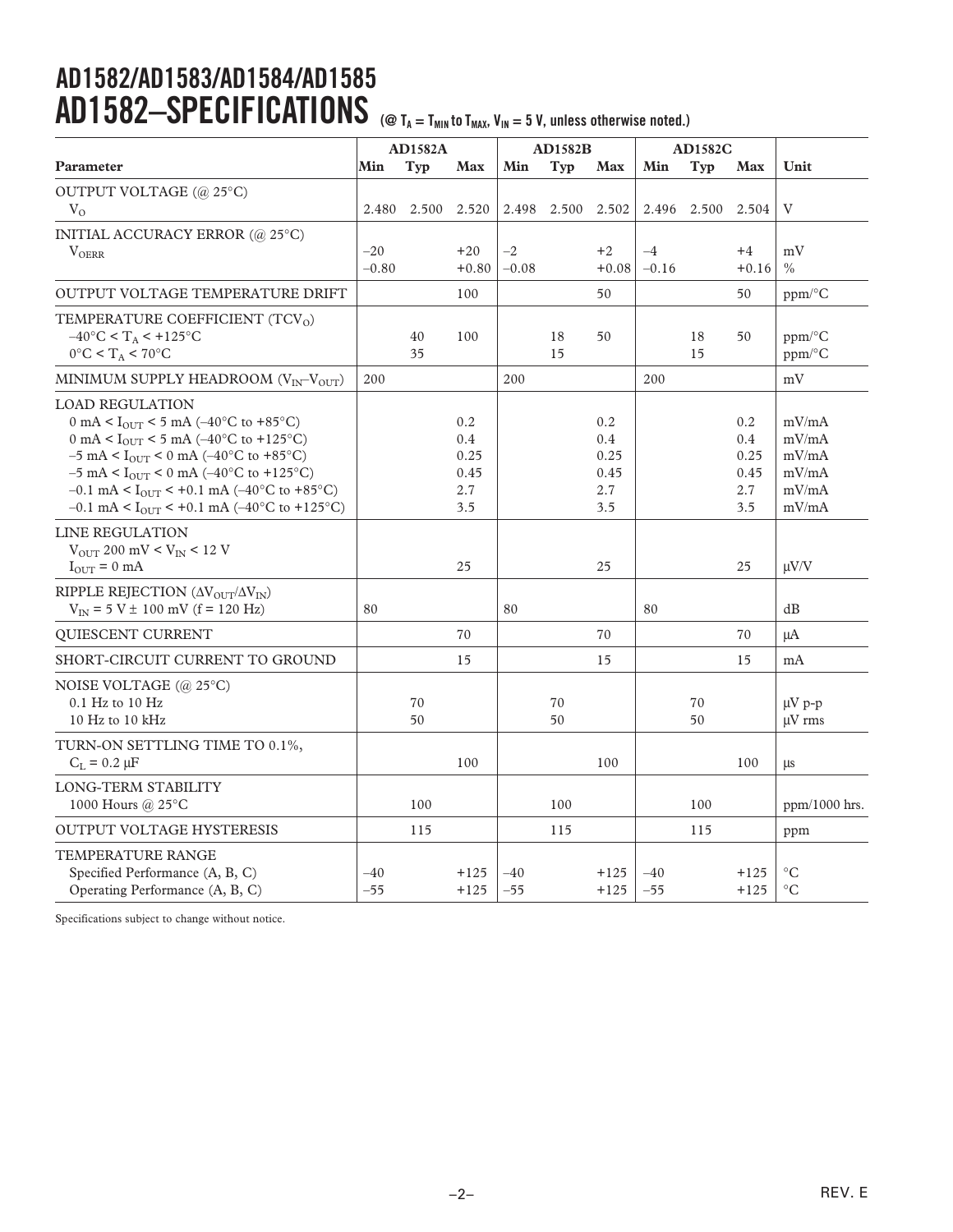### AD1583-SPECIFICATIONS  $\circledast$  T<sub>A</sub> = T<sub>MIN</sub> to T<sub>MAX</sub>, V<sub>IN</sub> = 5 V, unless otherwise noted.)

|                                                                                                                                                                                                                                                                                                                                                                                                               |                 | <b>AD1583A</b> |                                           |                | <b>AD1583B</b> |                                           |                 | <b>AD1583C</b> |                                           |                                                    |
|---------------------------------------------------------------------------------------------------------------------------------------------------------------------------------------------------------------------------------------------------------------------------------------------------------------------------------------------------------------------------------------------------------------|-----------------|----------------|-------------------------------------------|----------------|----------------|-------------------------------------------|-----------------|----------------|-------------------------------------------|----------------------------------------------------|
| Parameter                                                                                                                                                                                                                                                                                                                                                                                                     | Min             | <b>Typ</b>     | <b>Max</b>                                | Min            | Typ            | Max                                       | Min             | <b>Typ</b>     | <b>Max</b>                                | Unit                                               |
| OUTPUT VOLTAGE (@ 25°C)                                                                                                                                                                                                                                                                                                                                                                                       |                 |                |                                           |                |                |                                           |                 |                |                                           |                                                    |
| $V_{\Omega}$                                                                                                                                                                                                                                                                                                                                                                                                  | 2.970           | 3.000          | 3.030                                     | 2.997          | 3.000          | 3.003                                     |                 | 2.994 3.000    | 3.006                                     | V                                                  |
| INITIAL ACCURACY ERROR (@ 25°C)<br>$V_{OERR}$                                                                                                                                                                                                                                                                                                                                                                 | $-30$<br>$-1.0$ |                | $+30$<br>$+1.0$                           | $-3$<br>$-0.1$ |                | $+3$<br>$+0.1$                            | $-6$<br>$-0.20$ |                | $+6$<br>$+0.20$                           | mV<br>$\frac{0}{0}$                                |
| <b>OUTPUT VOLTAGE TEMPERATURE DRIFT</b>                                                                                                                                                                                                                                                                                                                                                                       |                 |                | 100                                       |                |                | 50                                        |                 |                | 50                                        | ppm/°C                                             |
| TEMPERATURE COEFFICIENT (TCV <sub>O</sub> )<br>$-40^{\circ}$ C < T <sub>A</sub> < +125°C<br>$0^{\circ}$ C < T <sub>A</sub> < 70°C                                                                                                                                                                                                                                                                             |                 | 40<br>35       | 100                                       |                | 18<br>15       | 50                                        |                 | 18<br>15       | 50                                        | $ppm$ <sup>o</sup> C<br>ppm/°C                     |
| MINIMUM SUPPLY HEADROOM $(V_{IN}-V_{OUT})$                                                                                                                                                                                                                                                                                                                                                                    | 200             |                |                                           | 200            |                |                                           | 200             |                |                                           | mV                                                 |
| <b>LOAD REGULATION</b><br>0 mA < $I_{\text{OUT}}$ < 5 mA (-40°C to +85°C)<br>0 mA < $I_{\text{OUT}}$ < 5 mA (-40°C to +125°C)<br>$-5$ mA < I <sub>OUT</sub> < 0 mA ( $-40^{\circ}$ C to +85°C)<br>$-5$ mA < I <sub>OUT</sub> < 0 mA ( $-40^{\circ}$ C to +125°C)<br>$-0.1$ mA < I <sub>OUT</sub> < +0.1 mA ( $-40^{\circ}$ C to +85°C)<br>$-0.1$ mA < I <sub>OUT</sub> < +0.1 mA ( $-40^{\circ}$ C to +125°C) |                 |                | 0.25<br>0.45<br>0.40<br>0.6<br>2.9<br>3.7 |                |                | 0.25<br>0.45<br>0.40<br>0.6<br>2.9<br>3.7 |                 |                | 0.25<br>0.45<br>0.40<br>0.6<br>2.9<br>3.7 | mV/mA<br>mV/mA<br>mV/mA<br>mV/mA<br>mV/mA<br>mV/mA |
| LINE REGULATION<br>$V_{\text{OUT}}$ 200 mV < $V_{\text{IN}}$ < 12 V<br>$I_{\text{OUT}} = 0$ mA                                                                                                                                                                                                                                                                                                                |                 |                | 25                                        |                |                | 25                                        |                 |                | 25                                        | $\mu V/V$                                          |
| RIPPLE REJECTION ( $\Delta V_{OUT}/\Delta V_{IN}$ )<br>$V_{IN}$ = 5 V $\pm$ 100 mV (f = 120 Hz)                                                                                                                                                                                                                                                                                                               | 80              |                |                                           | 80             |                |                                           | 80              |                |                                           | dB                                                 |
| QUIESCENT CURRENT                                                                                                                                                                                                                                                                                                                                                                                             |                 |                | 70                                        |                |                | 70                                        |                 |                | 70                                        | $\mu A$                                            |
| SHORT-CIRCUIT CURRENT TO GROUND                                                                                                                                                                                                                                                                                                                                                                               |                 |                | 15                                        |                |                | 15                                        |                 |                | 15                                        | mA                                                 |
| NOISE VOLTAGE (@ 25°C)<br>$0.1$ Hz to $10$ Hz<br>10 Hz to 10 kHz                                                                                                                                                                                                                                                                                                                                              |                 | 85<br>60       |                                           |                | 85<br>60       |                                           |                 | 85<br>60       |                                           | $\mu V$ p-p<br>$\mu$ V rms                         |
| TURN-ON SETTLING TIME TO 0.1%<br>$C_L = 0.2 \mu F$                                                                                                                                                                                                                                                                                                                                                            |                 |                | 120                                       |                |                | 120                                       |                 |                | 120                                       | μs                                                 |
| LONG-TERM STABILITY<br>1000 Hours @ 25°C                                                                                                                                                                                                                                                                                                                                                                      |                 | 100            |                                           |                | 100            |                                           |                 | 100            |                                           | $ppm/1000$ hrs.                                    |
| <b>OUTPUT VOLTAGE HYSTERESIS</b>                                                                                                                                                                                                                                                                                                                                                                              |                 | 115            |                                           |                | 115            |                                           |                 | 115            |                                           | ppm                                                |
| TEMPERATURE RANGE<br>Specified Performance (A, B, C)<br>Operating Performance (A, B, C)                                                                                                                                                                                                                                                                                                                       | $-40$<br>-55    |                | $+125$<br>$+125$                          | $-40$<br>$-55$ |                | $+125$<br>$+125$                          | $-40$<br>$-55$  |                | $+125$<br>$+125$                          | $^{\circ}C$<br>$^{\circ}C$                         |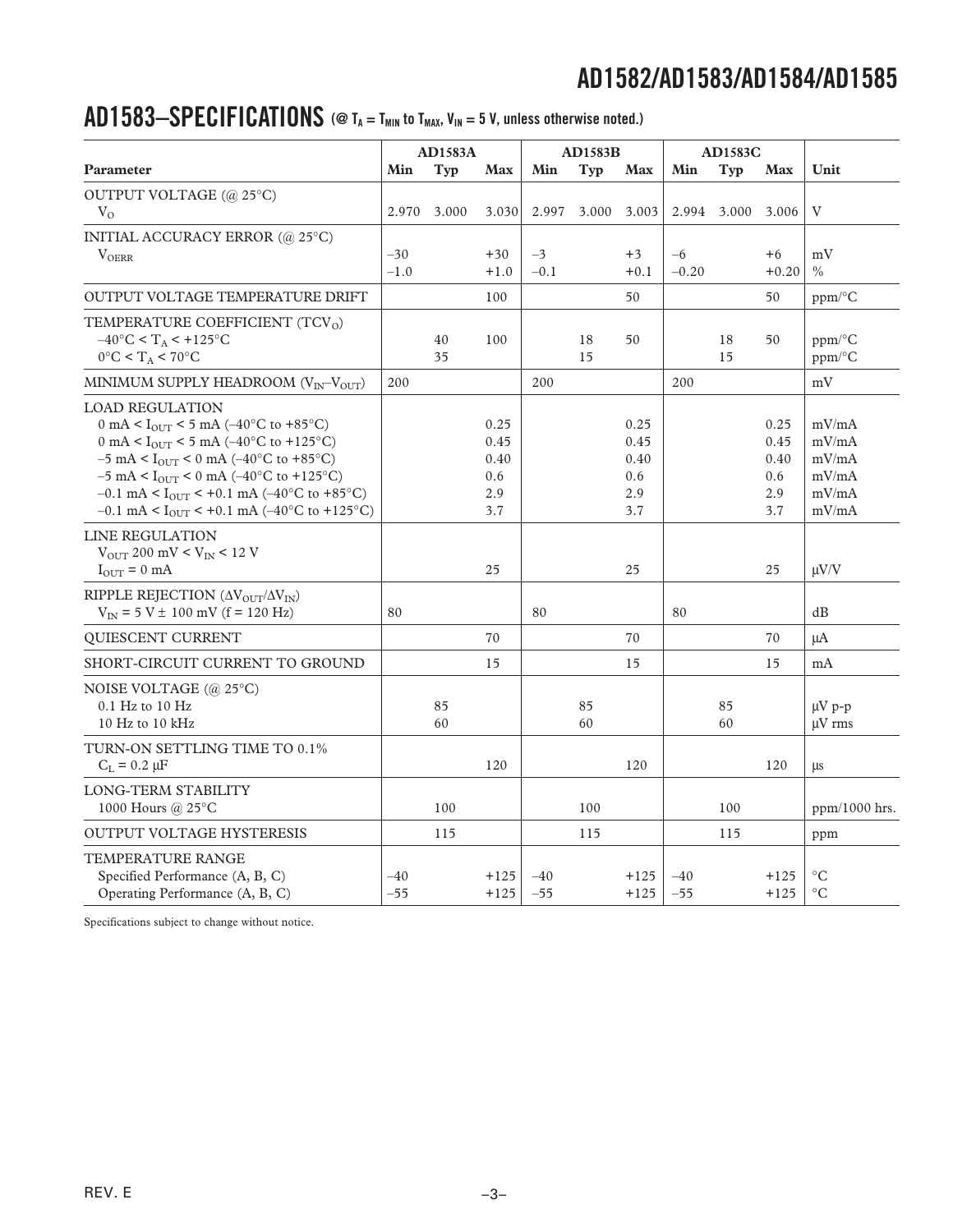### AD1584–SPECIFICATIONS ( $@$  T<sub>A</sub> = T<sub>MIN</sub> to T<sub>MAX</sub>, V<sub>IN</sub> = 5 V, unless otherwise noted.)

|                                                                                                                                                                                                                                                                                                                                                                                                                                                      |                  | <b>AD1584A</b> |                                           |                | <b>AD1584B</b> |                                           |                | <b>AD1584C</b> |                                           |                                                    |
|------------------------------------------------------------------------------------------------------------------------------------------------------------------------------------------------------------------------------------------------------------------------------------------------------------------------------------------------------------------------------------------------------------------------------------------------------|------------------|----------------|-------------------------------------------|----------------|----------------|-------------------------------------------|----------------|----------------|-------------------------------------------|----------------------------------------------------|
| Parameter                                                                                                                                                                                                                                                                                                                                                                                                                                            | Min              | Typ            | Max                                       | Min            | <b>Typ</b>     | Max                                       | Min            | Typ            | Max                                       | Unit                                               |
| OUTPUT VOLTAGE (@ 25°C)                                                                                                                                                                                                                                                                                                                                                                                                                              |                  |                |                                           |                |                |                                           |                |                |                                           |                                                    |
| $V_{O}$                                                                                                                                                                                                                                                                                                                                                                                                                                              | 4.056            | 4.096          | 4.136                                     | 4.092          |                | 4.096 4.100                               | 4.088          | 4.096          | 4.104                                     | V                                                  |
| INITIAL ACCURACY ERROR (@ 25°C)<br><b>VOERR</b>                                                                                                                                                                                                                                                                                                                                                                                                      | $-40$<br>$-0.98$ |                | $+40$<br>$+0.98$                          | $-4$<br>$-0.1$ |                | $+4$<br>$+0.1$                            | $-8$<br>$-0.2$ |                | $+8$<br>$+0.2$                            | mV<br>$\frac{0}{0}$                                |
| <b>OUTPUT VOLTAGE TEMPERATURE DRIFT</b>                                                                                                                                                                                                                                                                                                                                                                                                              |                  |                | 100                                       |                |                | 50                                        |                |                | 50                                        | ppm/°C                                             |
| TEMPERATURE COEFFICIENT (TCV <sub>0</sub> )<br>$-40^{\circ}$ C < T <sub>A</sub> < $+125^{\circ}$ C<br>$0^{\circ}$ C < T <sub>A</sub> < 70°C                                                                                                                                                                                                                                                                                                          |                  | 40<br>35       | 100                                       |                | 18<br>15       | 50                                        |                | 18<br>15       | 50                                        | $ppm$ <sup>o</sup> C<br>$ppm$ <sup>o</sup> $C$     |
| MINIMUM SUPPLY HEADROOM $(V_{IN}-V_{OUT})$                                                                                                                                                                                                                                                                                                                                                                                                           | 200              |                |                                           | 200            |                |                                           | 200            |                |                                           | mV                                                 |
| <b>LOAD REGULATION</b><br>0 mA < $I_{\text{OUT}}$ < 5 mA (-40°C to +85°C)<br>0 mA < $I_{\text{OUT}}$ < 5 mA (-40°C to +125°C)<br>$-5$ mA $<$ $\rm I_{\rm OUT}$ $<$ $0$ mA $(-40^{\circ}{\rm C}$ to $+85^{\circ}{\rm C})$<br>$-5$ mA < I <sub>OUT</sub> < 0 mA ( $-40^{\circ}$ C to +125 <sup>°</sup> C)<br>$-0.1$ mA < I <sub>OUT</sub> < +0.1 mA ( $-40^{\circ}$ C to +85°C)<br>$-0.1$ mA < I <sub>OUT</sub> < +0.1 mA ( $-40^{\circ}$ C to +125°C) |                  |                | 0.32<br>0.52<br>0.40<br>0.6<br>3.2<br>4.1 |                |                | 0.32<br>0.52<br>0.40<br>0.6<br>3.2<br>4.1 |                |                | 0.32<br>0.52<br>0.40<br>0.6<br>3.2<br>4.1 | mV/mA<br>mV/mA<br>mV/mA<br>mV/mA<br>mV/mA<br>mV/mA |
| LINE REGULATION<br>$V_{\text{OUT}}$ 200 mV < $V_{\text{IN}}$ < 12 V<br>$I_{\text{OUT}} = 0$ mA                                                                                                                                                                                                                                                                                                                                                       |                  |                | 25                                        |                |                | 25                                        |                |                | 25                                        | $\mu V/V$                                          |
| RIPPLE REJECTION ( $\Delta V_{\text{OUT}}/\Delta V_{\text{IN}}$ )<br>$V_{IN}$ = 5 V $\pm$ 100 mV (f = 120 Hz)                                                                                                                                                                                                                                                                                                                                        | 80               |                |                                           | 80             |                |                                           | 80             |                |                                           | dB                                                 |
| <b>OUIESCENT CURRENT</b>                                                                                                                                                                                                                                                                                                                                                                                                                             |                  |                | 70                                        |                |                | 70                                        |                |                | 70                                        | $\mu A$                                            |
| SHORT-CIRCUIT CURRENT TO GROUND                                                                                                                                                                                                                                                                                                                                                                                                                      |                  |                | 15                                        |                |                | 15                                        |                |                | 15                                        | mA                                                 |
| NOISE VOLTAGE (@ 25°C)<br>$0.1$ Hz to $10$ Hz<br>10 $Hz$ to 10 $kHz$                                                                                                                                                                                                                                                                                                                                                                                 |                  | 110<br>90      |                                           |                | 110<br>90      |                                           |                | 110<br>90      |                                           | $\mu V$ p-p<br>uV rms                              |
| TURN-ON SETTLING TIME TO 0.1%<br>$C_L = 0.2 \mu F$                                                                                                                                                                                                                                                                                                                                                                                                   |                  |                | 140                                       |                |                | 140                                       |                |                | 140                                       | μs                                                 |
| <b>LONG-TERM STABILITY</b><br>1000 Hours @ 25°C                                                                                                                                                                                                                                                                                                                                                                                                      |                  | 100            |                                           |                | 100            |                                           |                | 100            |                                           | $ppm/1000$ hrs.                                    |
| <b>OUTPUT VOLTAGE HYSTERESIS</b>                                                                                                                                                                                                                                                                                                                                                                                                                     |                  | 115            |                                           |                | 115            |                                           |                | 115            |                                           | ppm                                                |
| TEMPERATURE RANGE<br>Specified Performance (A, B, C)<br>Operating Performance (A, B, C)                                                                                                                                                                                                                                                                                                                                                              | $-40$<br>$-55$   |                | $+125$<br>$+125$                          | $-40$<br>$-55$ |                | $+125$<br>$+125$                          | $-40$<br>$-55$ |                | $+125$<br>$+125$                          | $\rm ^{\circ}C$<br>$\rm ^{\circ}C$                 |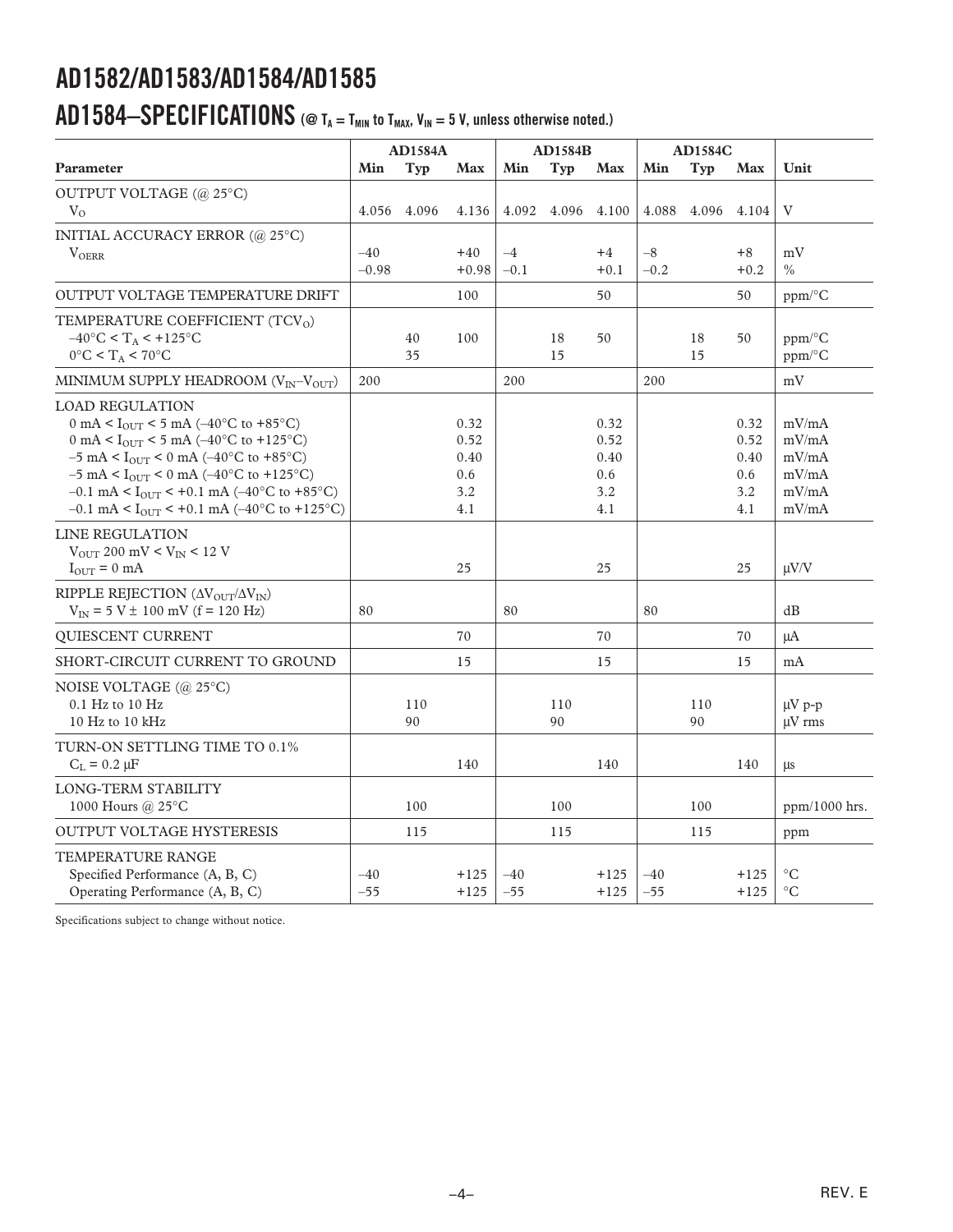### AD1585-SPECIFICATIONS (@ T<sub>A</sub> = T<sub>MIN</sub> to T<sub>MAX</sub>, V<sub>IN</sub> = 6 V, unless otherwise noted.)

|                                                                                                                                      |        | <b>AD1585A</b> |                       |         | <b>AD1585B</b> |                       |         | <b>AD1585C</b>    |                       |                 |
|--------------------------------------------------------------------------------------------------------------------------------------|--------|----------------|-----------------------|---------|----------------|-----------------------|---------|-------------------|-----------------------|-----------------|
| Parameter                                                                                                                            | Min    | Typ            | <b>Max</b>            | Min     | <b>Typ</b>     | <b>Max</b>            | Min     | Typ               | <b>Max</b>            | Unit            |
| OUTPUT VOLTAGE (@ 25°C)                                                                                                              |        |                |                       |         |                |                       |         |                   |                       |                 |
| $V_{\Omega}$                                                                                                                         |        | 4.950 5.000    | 5.050                 |         | 4.995 5.000    | 5.005                 |         | 4.990 5.000 5.010 |                       | V               |
| INITIAL ACCURACY ERROR (@ 25°C)                                                                                                      |        |                |                       |         |                |                       |         |                   |                       |                 |
| $V_{OERR}$                                                                                                                           | $-50$  |                | $+50$                 | $-5$    |                | $+5$                  | $-10$   |                   | $+10$                 | mV              |
|                                                                                                                                      | $-1.0$ |                | $+1.0$                | $-0.10$ |                | $+0.10$               | $-0.20$ |                   | $+0.20$               | $\frac{0}{0}$   |
| <b>OUTPUT VOLTAGE TEMPERATURE DRIFT</b>                                                                                              |        |                | 100                   |         |                | 50                    |         |                   | 50                    | ppm/°C          |
| TEMPERATURE COEFFICIENT (TCV <sub>0</sub> )                                                                                          |        |                |                       |         |                |                       |         |                   |                       |                 |
| $-40^{\circ}$ C < T <sub>A</sub> < +125°C                                                                                            |        | 40             | 100                   |         | 18             | 50                    |         | 18                | 50                    | ppm/°C          |
| $0^{\circ}$ C < T <sub>A</sub> < 70°C                                                                                                |        | 35             |                       |         | 15             |                       |         | 15                |                       | ppm/°C          |
| MINIMUM SUPPLY HEADROOM $(V_{\text{IN}}-V_{\text{OUT}})$                                                                             | 200    |                |                       | 200     |                |                       | 200     |                   |                       | mV              |
| <b>LOAD REGULATION</b>                                                                                                               |        |                |                       |         |                |                       |         |                   |                       |                 |
| 0 mA < $I_{OUT}$ < 5 mA (-40°C to +85°C)                                                                                             |        |                | 0.40                  |         |                | 0.40                  |         |                   | 0.40                  | mV/mA           |
| 0 mA < $I_{\text{OUT}}$ < 5 mA (-40°C to +125°C)                                                                                     |        |                | 0.6                   |         |                | 0.6                   |         |                   | 0.6                   | mV/mA           |
| $-5$ mA < I <sub>OUT</sub> < 0 mA ( $-40^{\circ}$ C to +85 <sup>o</sup> C)                                                           |        |                | 0.40                  |         |                | 0.40                  |         |                   | 0.40                  | mV/mA           |
| $-5$ mA < I <sub>OUT</sub> < 0 mA ( $-40^{\circ}$ C to +125°C)<br>$-0.1$ mA < I <sub>OUT</sub> < +0.1 mA ( $-40^{\circ}$ C to +85°C) |        |                | 0.6<br>$\overline{4}$ |         |                | 0.6<br>$\overline{4}$ |         |                   | 0.6<br>$\overline{4}$ | mV/mA<br>mV/mA  |
| $-0.1$ mA < I <sub>OUT</sub> < +0.1 mA ( $-40^{\circ}$ C to +125°C)                                                                  |        |                | 4.8                   |         |                | 4.8                   |         |                   | 4.8                   | mV/mA           |
| LINE REGULATION                                                                                                                      |        |                |                       |         |                |                       |         |                   |                       |                 |
| $V_{\text{OUT}}$ 200 mV < $V_{\text{IN}}$ < 12 V                                                                                     |        |                |                       |         |                |                       |         |                   |                       |                 |
| $I_{\text{OUT}} = 0 \text{ mA}$                                                                                                      |        |                | 25                    |         |                | 25                    |         |                   | 25                    | $\mu V/V$       |
| RIPPLE REJECTION ( $\Delta V_{OUT}/\Delta V_{IN}$ )                                                                                  |        |                |                       |         |                |                       |         |                   |                       |                 |
| $V_{IN} = 6 V \pm 100$ mV (f = 120 Hz)                                                                                               | 80     |                |                       | 80      |                |                       | 80      |                   |                       | dB              |
| <b>OUIESCENT CURRENT</b>                                                                                                             |        |                | 70                    |         |                | 70                    |         |                   | 70                    | $\mu A$         |
| SHORT-CIRCUIT CURRENT TO GROUND                                                                                                      |        |                | 15                    |         |                | 15                    |         |                   | 15                    | mA              |
| NOISE VOLTAGE (@ 25°C)                                                                                                               |        |                |                       |         |                |                       |         |                   |                       |                 |
| $0.1$ Hz to $10$ Hz                                                                                                                  |        | 140            |                       |         | 140            |                       |         | 140               |                       | $\mu V$ p-p     |
| 10 Hz to 10 kHz                                                                                                                      |        | 100            |                       |         | 100            |                       |         | 100               |                       | $\mu$ V rms     |
| TURN-ON SETTLING TIME TO 0.1%                                                                                                        |        |                |                       |         |                |                       |         |                   |                       |                 |
| $C_L = 0.2 \mu F$                                                                                                                    |        |                | 175                   |         |                | 175                   |         |                   | 175                   | μs              |
| <b>LONG-TERM STABILITY</b>                                                                                                           |        |                |                       |         |                |                       |         |                   |                       |                 |
| 1000 Hours @ $25^{\circ}$ C                                                                                                          |        | 100            |                       |         | 100            |                       |         | 100               |                       | ppm/1000 hrs.   |
| <b>OUTPUT VOLTAGE HYSTERESIS</b>                                                                                                     |        | 115            |                       |         | 115            |                       |         | 115               |                       | ppm             |
| TEMPERATURE RANGE                                                                                                                    |        |                |                       |         |                |                       |         |                   |                       |                 |
| Specified Performance (A, B, C)                                                                                                      | $-40$  |                | $+125$                | $-40$   |                | $+125$                | $-40$   |                   | $+125$                | $^{\circ}C$     |
| Operating Performance (A, B, C)                                                                                                      | $-55$  |                | $+125$                | $-55$   |                | $+125$                | $-55$   |                   | $+125$                | $\rm ^{\circ}C$ |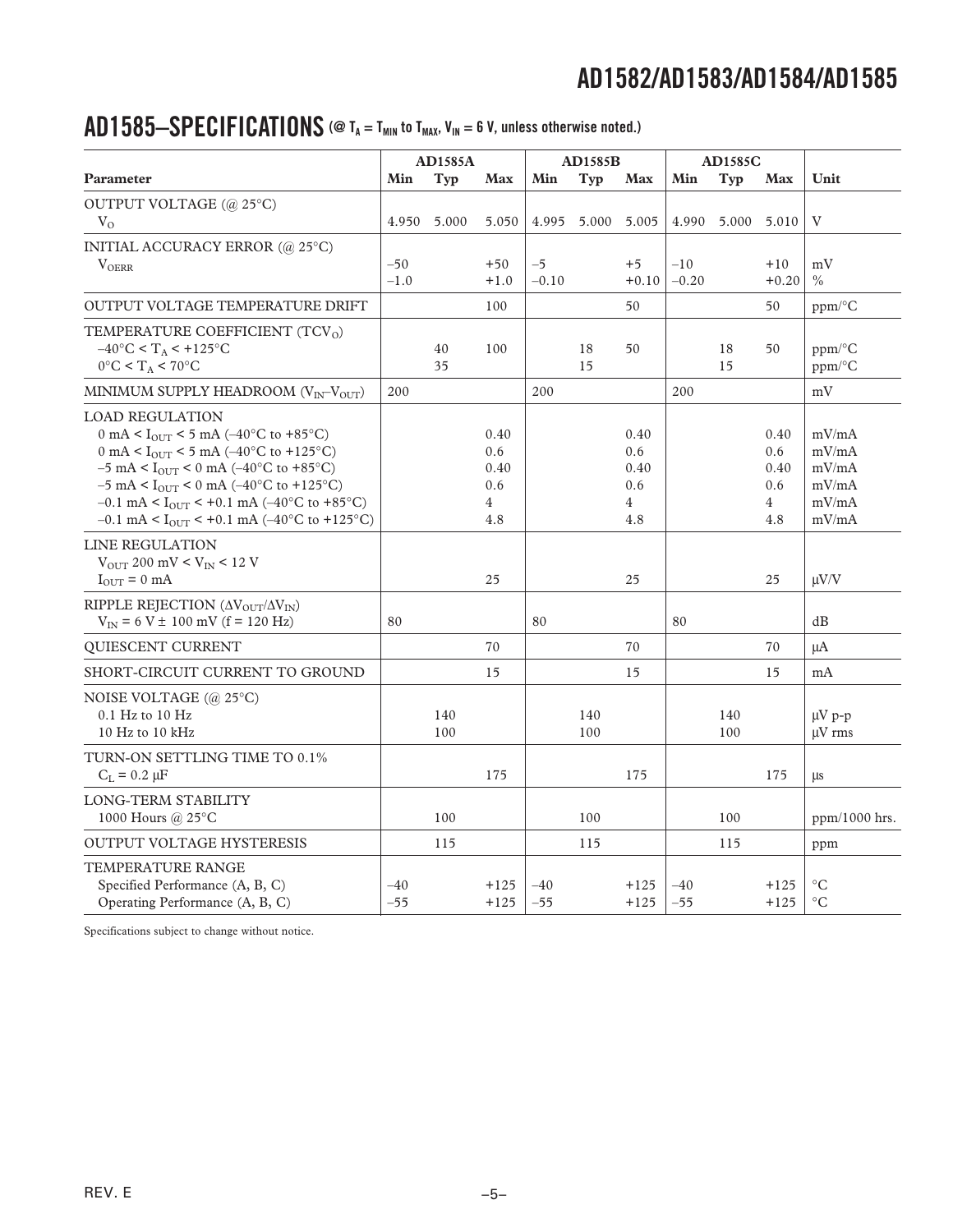| <b>ABSOLUTE MAXIMUM RATINGS1</b>                                                           |
|--------------------------------------------------------------------------------------------|
|                                                                                            |
| Internal Power Dissipation <sup>2</sup>                                                    |
| SOT-23 (RT) $\ldots \ldots \ldots \ldots \ldots \ldots \ldots \ldots \ldots \ldots 400$ mW |
| Storage Temperature Range $\ldots \ldots \ldots -65$ °C to +125°C                          |
| Specified Temperature Range                                                                |
| AD1582RT/AD1583RT/,                                                                        |
| AD1584RT/AD1585RT  -40°C to +125°C                                                         |
| Lead Temperature, Soldering                                                                |
| Vapor Phase (60 sec) $\dots \dots \dots \dots \dots \dots \dots \dots \dots$ 215 °C        |
|                                                                                            |
|                                                                                            |

#### NOTES

<sup>1</sup>Stresses above those listed under Absolute Maximum Ratings may cause permanent damage to the device. This is a stress rating only; functional operation of the device at these or any other conditions above those indicated in the operational section of this specification is not implied. Exposure to absolute maximum rating conditions for extended periods may affect device reliability. <sup>2</sup>Specification is for device in free air at 25°C: SOT-23 package:  $\theta_{JA} = 300$ °C/W.

**CAUTION** 

ESD (electrostatic discharge) sensitive device. Electrostatic charges as high as 4000 V readily accumulate on the human body and test equipment and can discharge without detection. Although the AD1582/AD1583/AD1584/AD1585 feature proprietary ESD protection circuitry, permanent damage may occur on devices subjected to high energy electrostatic discharges. Therefore, proper ESD precautions are recommended to avoid performance degradation or loss of functionality.

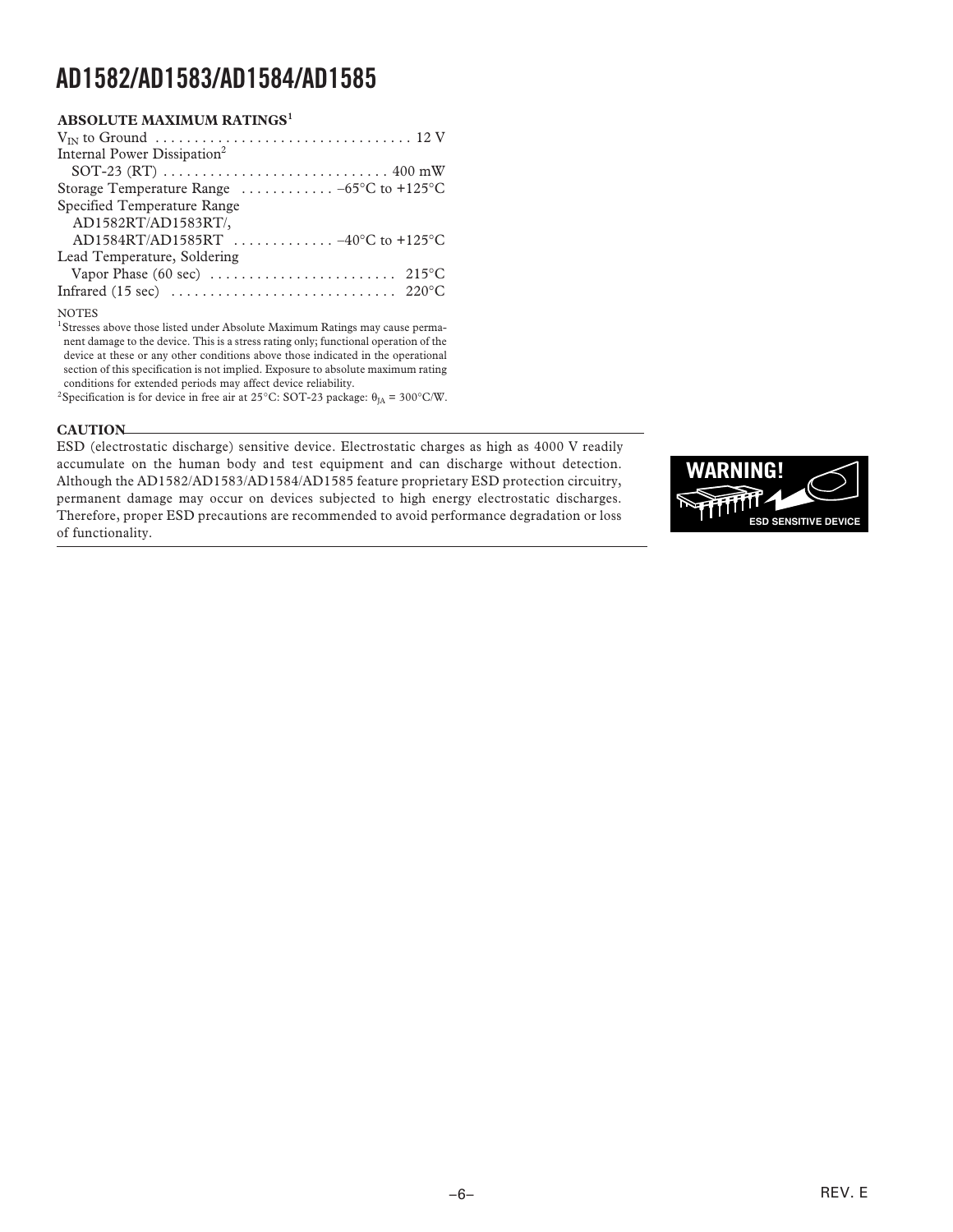| Model                         | Output<br><b>Voltage</b><br>(V) | Accuracy<br>(mV)        | <b>Initial</b><br>Accuracy<br>(%) | <b>Initial</b><br>Temp.<br>Coefficient<br>(ppm/°C) | Package<br>Description | Package<br>Option | <b>Branding</b>   | No. of Parts<br><b>Banding</b><br>per Reel |
|-------------------------------|---------------------------------|-------------------------|-----------------------------------|----------------------------------------------------|------------------------|-------------------|-------------------|--------------------------------------------|
| AD1582ART-R2                  | 2.50                            | 20                      | 0.80                              | 100                                                | $SOT-23$               | $RT-3$            | 2A0A              | 250                                        |
| AD1582ART-REEL7               | 2.50                            | 20                      | 0.80                              | 100                                                | $SOT-23$               | $RT-3$            | 2A0A              | 3000                                       |
| AD1582ARTZ-REEL7 <sup>1</sup> | 2.50                            | 20                      | 0.08                              | 100                                                | $SOT-23$               | $RT-3$            | R1Z               | 3000                                       |
| AD1582BRT-R2                  | 2.50                            | $\sqrt{2}$              | 0.08                              | 50                                                 | $SOT-23$               | $RT-3$            | 2B0A              | 250                                        |
| AD1582BRT-REEL7               | 2.50                            | $\overline{c}$          | 0.08                              | 50                                                 | $SOT-23$               | $RT-3$            | 2B0A              | 3000                                       |
| AD1582BRTZ-REEL7 <sup>1</sup> | 2.50                            | $\overline{2}$          | 0.08                              | 50                                                 | $SOT-23$               | $RT-3$            | R <sub>20</sub>   | 3000                                       |
| AD1582CRT-REEL7               | 2.50                            | $\overline{\mathbf{4}}$ | 0.16                              | 50                                                 | $SOT-23$               | $RT-3$            | 2COA              | 3000                                       |
| AD1582CRTZ-REEL7              | 2.50                            | $\overline{4}$          | 0.16                              | 50                                                 | $SOT-23$               | $RT-3$            | R21               | 3000                                       |
| AD1583ART-R2                  | 3.00                            | 30                      | 1.00                              | 100                                                | SOT-23                 | $RT-3$            | 3A0A              | 250                                        |
| AD1583ART-REEL7               | 3.00                            | 30                      | 1.00                              | 100                                                | $SOT-23$               | $RT-3$            | 3A0A              | 3000                                       |
| AD1583ARTZ-REEL71             | 3.00                            | 30                      | 1.00                              | 100                                                | $SOT-23$               | $RT-3$            | R <sub>22</sub>   | 3000                                       |
| AD1583BRT-R2                  | 3.00                            | $\overline{3}$          | 0.10                              | 50                                                 | $SOT-23$               | $RT-3$            | 3B0A              | 250                                        |
| AD1583BRT-REEL7               | 3.00                            | $\overline{\mathbf{3}}$ | 0.10                              | 50                                                 | $SOT-23$               | $RT-3$            | 3B0A              | 3000                                       |
| AD1583BRTZ-REEL71             | 3.00                            | $\overline{\mathbf{3}}$ | 0.10                              | 50                                                 | $SOT-23$               | $RT-3$            | R <sub>23</sub>   | 3000                                       |
| AD1583CRT-REEL7               | 3.00                            | 6                       | 0.20                              | 50                                                 | $SOT-23$               | $RT-3$            | 3C0A              | 3000                                       |
| AD1583CRTZ-REEL71             | 3.00                            | 6                       | 0.20                              | 50                                                 | $SOT-23$               | $RT-3$            | R <sub>24</sub>   | 3000                                       |
| AD1584ART-R2                  | 4.096                           | 40                      | 0.98                              | 100                                                | $SOT-23$               | $RT-3$            | 4A0A              | 250                                        |
| AD1584ART-REEL7 <sup>1</sup>  | 4.096                           | 40                      | 0.98                              | 100                                                | $SOT-23$               | $RT-3$            | 4A0A              | 3000                                       |
| AD1584ARTZ-REEL7 <sup>1</sup> | 4.096                           | 40                      | 0.98                              | 100                                                | $SOT-23$               | $RT-3$            | R <sub>25</sub>   | 3000                                       |
| AD1584BRT-R2                  | 4.096                           | $\overline{4}$          | 0.10                              | 50                                                 | $SOT-23$               | $RT-3$            | 4B <sub>0</sub> A | 250                                        |
| AD1584BRT-REEL7               | 4.096                           | $\overline{4}$          | 0.10                              | 50                                                 | $SOT-23$               | $RT-3$            | 4B0A              | 3000                                       |
| AD1584BRTZ-REEL7 <sup>1</sup> | 4.096                           | $\bf 4$                 | 0.10                              | 50                                                 | $SOT-23$               | $RT-3$            | R <sub>26</sub>   | 3000                                       |
| AD1584CRT-REEL7               | 4.096                           | $\,$ 8 $\,$             | 0.20                              | 50                                                 | $SOT-23$               | $RT-3$            | 4C0A              | 3000                                       |
| AD1584CRTZ-REEL71             | 4.096                           | 8                       | 0.20                              | 50                                                 | $SOT-23$               | $RT-3$            | R <sub>27</sub>   | 3000                                       |
| AD1585ART-R2                  | 5.00                            | 50                      | 1.00                              | 100                                                | $SOT-23$               | $RT-3$            | <b>5A0A</b>       | 250                                        |
| AD1585ART-REEL7               | 5.00                            | 50                      | 1.00                              | 100                                                | $SOT-23$               | $RT-3$            | 5A0A              | 3000                                       |
| AD1585ARTZ-REEL71             | 5.00                            | 50                      | 1.00                              | 100                                                | $SOT-23$               | $RT-3$            | <b>R28</b>        | 3000                                       |
| AD1585BRT-R2                  | 5.00                            | 5                       | 0.10                              | 50                                                 | $SOT-23$               | $RT-3$            | 5B0A              | 250                                        |
| AD1585BRT-REEL7               | 5.00                            | 5                       | 0.10                              | 50                                                 | $SOT-23$               | $RT-3$            | 5B0A              | 3000                                       |
| AD1585BRTZ-REEL71             | 5.00                            | $\overline{5}$          | 0.10                              | 50                                                 | $SOT-23$               | $RT-3$            | R <sub>29</sub>   | 3000                                       |
| AD1585CRT-R2                  | 5.00                            | 10                      | 0.20                              | 50                                                 | $SOT-23$               | $RT-3$            | 5COA              | 250                                        |
| AD1585CRT-REEL7               | 5.00                            | 10                      | 0.20                              | 50                                                 | $SOT-23$               | $RT-3$            | 5COA              | 3000                                       |
| AD1585CRTZ-REEL71             | 5.00                            | 10                      | 0.20                              | 50                                                 | $SOT-23$               | $RT-3$            | R2C               | 3000                                       |

#### **ORDERING GUIDE**

 ${}^{1}Z$  = Pb-free part.

#### **PACKAGE BRANDING INFORMATION**

Four fields identify the device:

- ∑ First field, product identifier, for example, a "2/3/4/5" identifies the generic as AD1582/AD1583/AD1584/AD1585
- ∑ Second field, device grade, which can be "A," "B," or "C"
- ∑ Third field, calendar year of processing, "7" for 1997..., "A" for 2001...
- ∑ Fourth field, two-week window within the calendar year, for example, letters A–Z to represent a two-week window starting with "A" for the first two weeks of January.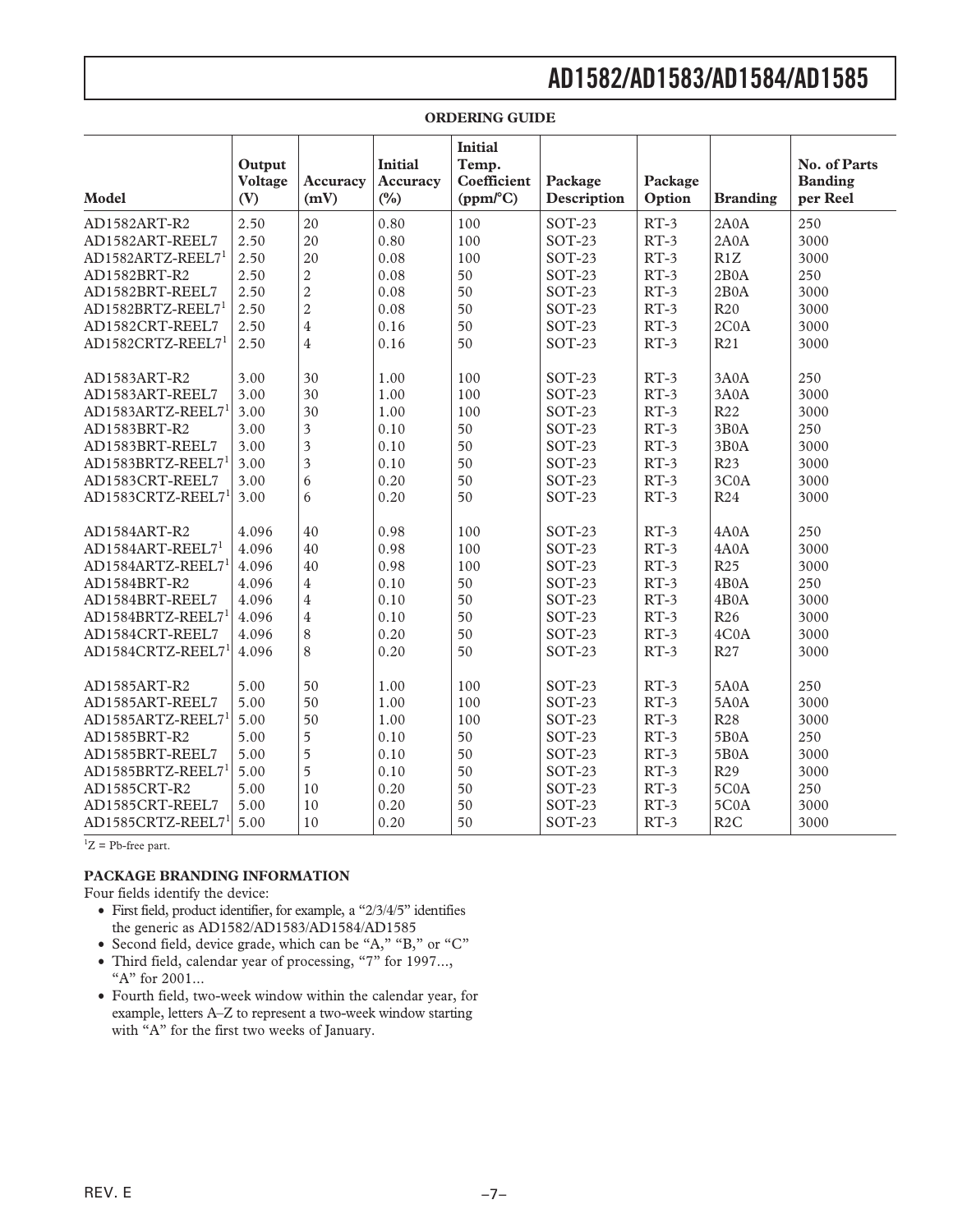#### **PARAMETER DEFINITIONS**

### **Temperature Coefficient (TCV<sub>O</sub>)**

The change of output voltage over the operating temperature change and normalized by the output voltage at 25�C, expressed in ppm/�C. The equation follows:

$$
TCV_0[ppm/°C] = \frac{V_0(T_2) - V_0(T_1)}{V_0(25°C) \times (T_2 - T_1)} \times 10^6
$$

where:

 $V_{O}(25^{\circ}C) = V_{O}$  at 25<sup>°</sup>C

 $V<sub>O</sub>(T<sub>1</sub>)$  = V<sub>O</sub> at temperature 1

 $V<sub>O</sub>(T<sub>2</sub>)$  = V<sub>O</sub> at temperature 2

#### Line Regulation ( $\Delta V_0 / \Delta V_{IN}$ )

The change in output voltage due to a specified change in input voltage. It includes the effects of self-heating. Line regulation is expressed in either percent per volt, parts per million per volt, or microvolts per volt change in input voltage.

#### Load Regulation ( $\Delta V_0/\Delta I_{\rm LOAD}$ )

The change in output voltage due to a specified change in load current. It includes the effects of self-heating. Load regulation is expressed in either microvolts per milliampere, parts per million per milliampere, or  $\Omega$  of dc output resistance.

#### **Long-Term Stability**  $(\Delta V_0)$

Typical shift of output voltage at 25�C on a sample of parts subjected to an operation life test of 1000 hours at 125<sup>°</sup>C:

$$
\Delta V_O = V_O(t_0) - V_O(t_1) \quad \Box
$$

$$
\Delta V_O[ppm] = \frac{V_O(t_0) - V_O(t_1)}{V_O(t_0) \quad \Box} \times 10^6
$$

where:

 $V<sub>O</sub>(t<sub>0</sub>)$  = V<sub>O</sub> at 25<sup>°</sup>C at time 0

 $V<sub>O</sub>(t<sub>1</sub>)$  = V<sub>O</sub> at 25<sup>°</sup>C after 1000 hours operation at 125<sup>°</sup>C

#### **Thermal Hysteresis (V<sub>O HYS</sub>)**

The change of output voltage after the device is cycled through temperatures from +25 $^{\circ}$ C to –40 $^{\circ}$ C to +85 $^{\circ}$ C and back to +25 $^{\circ}$ C. This is a typical value from a sample of parts put through such a cycle:

$$
V_{O_HYS} = V_O(25^{\circ}\text{C}) - V_{O_TC}
$$

$$
V_{O_HYS}[\text{ppm}] = \frac{V_O(25^{\circ}\text{C}) - V_{O_TC}}{V_O(25^{\circ}\text{C})} \times 10^6
$$
where:

$$
V_{\rm O}(25^{\circ}\mathrm{C}) = V_{\rm O} \text{ at } 25^{\circ}\mathrm{C}
$$

 $V_{O,TC}$  = V<sub>O</sub> at 25<sup>o</sup>C after temperature cycle at +25<sup>o</sup>C to  $-40^\circ$ C to +85 $^\circ$ C and back to +25 $^\circ$ C

#### **Operating Temperature**

The temperature extremes at which the device can still function. Parts may deviate from their specified performance outside the specified temperature range.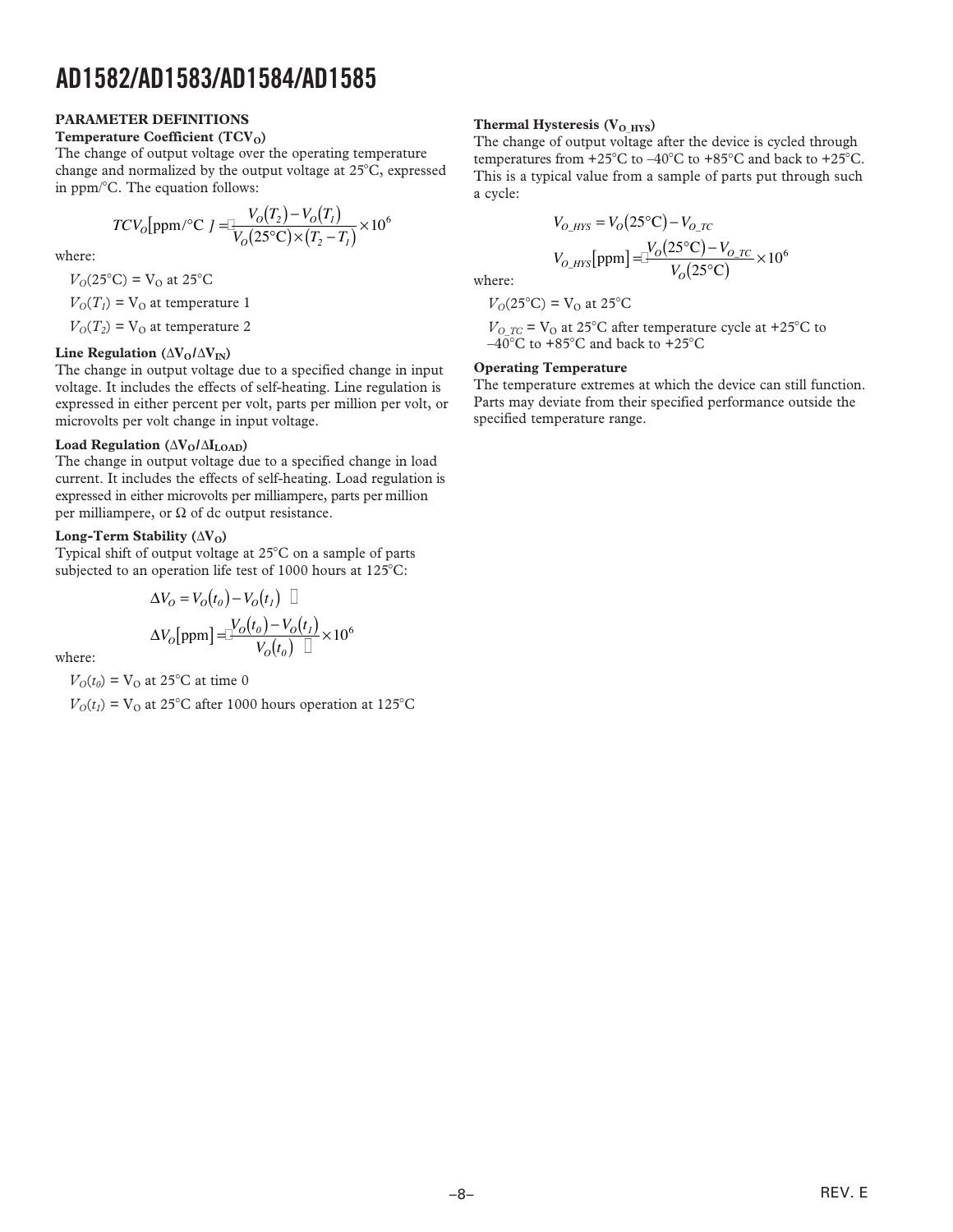### **AD1582/AD1583/AD1584/AD1585 Typical Performance Characteristics–**



TPC 1. Typical Output Voltage Temperature Drift **Distribution** 



TPC 2. Typical Output Voltage Error Distribution



TPC 3. Typical Temperature Drift Characteristic Curves



TPC 4. Load Regulation vs.  $V_{IN}$ 



TPC 5. Line Regulation vs.  $I_{LOAD}$ 



TPC 6. Noise Spectral Density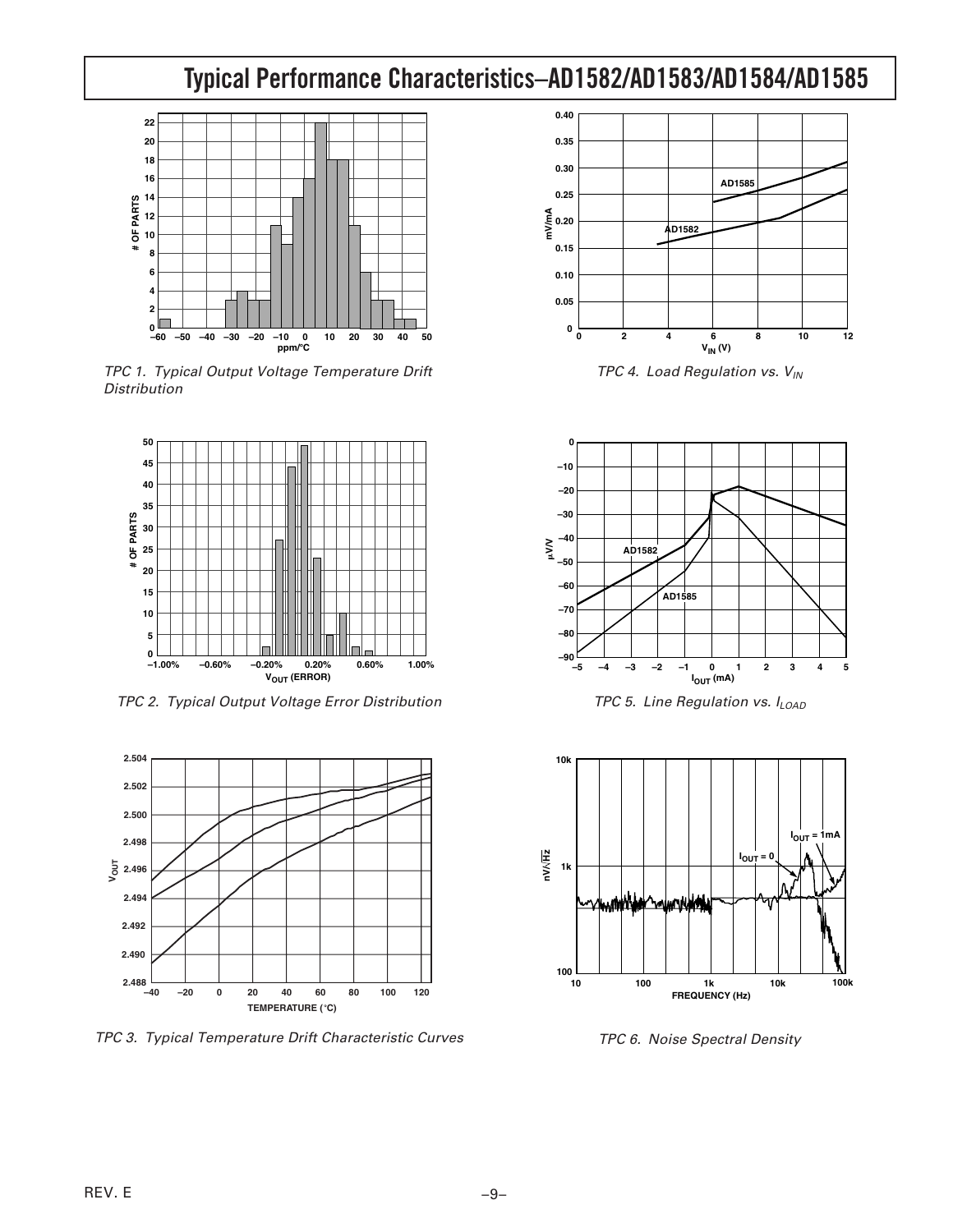#### **THEORY OF OPERATION**

The AD1582/AD1583/AD1584/AD1585 family uses the band gap concept to produce stable, low temperature coefficient voltage references suitable for high accuracy data acquisition components and systems. This family of precision references uses the underlying temperature characteristics of a silicon transistor's base emitter voltage in the forward-biased operating region. Under this condition, all such transistors have a  $-2$  mV/ $\mathrm{^{\circ}C}$  temperature coefficient (TC) and a  $V_{BE}$  that, when extrapolated to absolute zero, 0∞K (with collector current proportional to absolute temperature), approximates the silicon band gap voltage. By summing a voltage that has an equal and opposite temperature coefficient of 2 mV/ $\rm ^oC$  with the V<sub>BE</sub> of a forward-biased transistor, an almost zero TC reference can be developed. In the AD1582/ AD1583/AD1584/AD1585 simplified circuit diagram shown in Figure 2, such a compensating voltage, V1, is derived by driving two transistors at different current densities and amplifying the resultant  $\mathrm{V_{BE}}$  difference ( $\Delta \mathrm{V_{BE}}$  which has a positive TC). The sum of  $V_{BE}$  and  $VI(V_{BG})$  is then buffered and amplified to produce stable reference voltage outputs of 2.5 V, 3 V, 4.096 V, and 5 V.



Figure 2. Simplified Schematic

#### **APPLYING THE AD1582/AD1583/AD1584/AD1585**

The AD1582/AD1583/AD1584/AD1585 is a family of series references that can be used for many applications. To achieve optimum performance with these references, only two external components are required. Figure 3 shows the AD1582 configured for operation under all loading conditions. With a simple  $4.7 \mu$ F capacitor attached to the input and a  $1 \mu$ F capacitor applied to the output, the devices can achieve specified performance for all input voltage and output current requirements. For best transient response, add a 0.1  $\mu$ F capacitor in parallel with the 4.7  $\mu$ F capacitor. While a  $1 \mu$ F output capacitor can provide stable performance for all loading conditions, the AD1582 can operate under low  $(-100 \mu A < I_{\text{OUT}} < +100 \mu A)$  current conditions with just a  $0.2 \mu$ F output capacitor. The 4.7  $\mu$ F capacitor on the input can be reduced to  $1 \mu$ F in this condition.

Unlike conventional shunt reference designs, the AD1582/ AD1583/AD1584/AD1585 family provides stable output voltages at constant operating current levels. When properly decoupled, as shown in Figure 3, these devices can be applied to any circuit and provide superior low power solutions.



Figure 3. Typical Connection Diagram

#### **TEMPERATURE PERFORMANCE**

The AD1582/AD1583/AD1584/AD1585 family of references is designed for applications where temperature performance is important. Extensive temperature testing and characterization ensures that the device's performance is maintained over the specified temperature range.

The error band guaranteed with the AD1582/AD1583/AD1584/ AD1585 family is the maximum deviation from the initial value at 25∞C. Thus, for a given grade of the AD1582/AD1583/AD1584/ AD1585, the designer can easily determine the maximum total error by summing initial accuracy and temperature variation, e.g., for the AD1582BRT, the initial tolerance is  $\pm 2$  mV, the temperature error band is  $\pm 8$  mV, thus the reference is guaranteed to be 2.5 V  $\pm$  10 mV from –40°C to +125°C.

Figure 4 shows the typical output voltage drift for the AD1582 and illustrates the methodology. The box in Figure 4 is bounded on the x-axis by operating temperature extremes. It is bounded on the y-axis by the maximum and minimum output voltages observed over the operating temperature range. The slope of the diagonal drawn from the initial output value at 25∞C to the output values at +125 $\degree$ C and  $-40\degree$ C determines the performance grade of the device.

Duplication of these results requires a test system that is highly accurate with stable temperature control. Evaluation of the AD1582 produces curves similar to those in TPC 3 and Figure 4, but output readings may vary depending upon the test methods and test equipment used.



Figure 4. Output Voltage vs. Temperature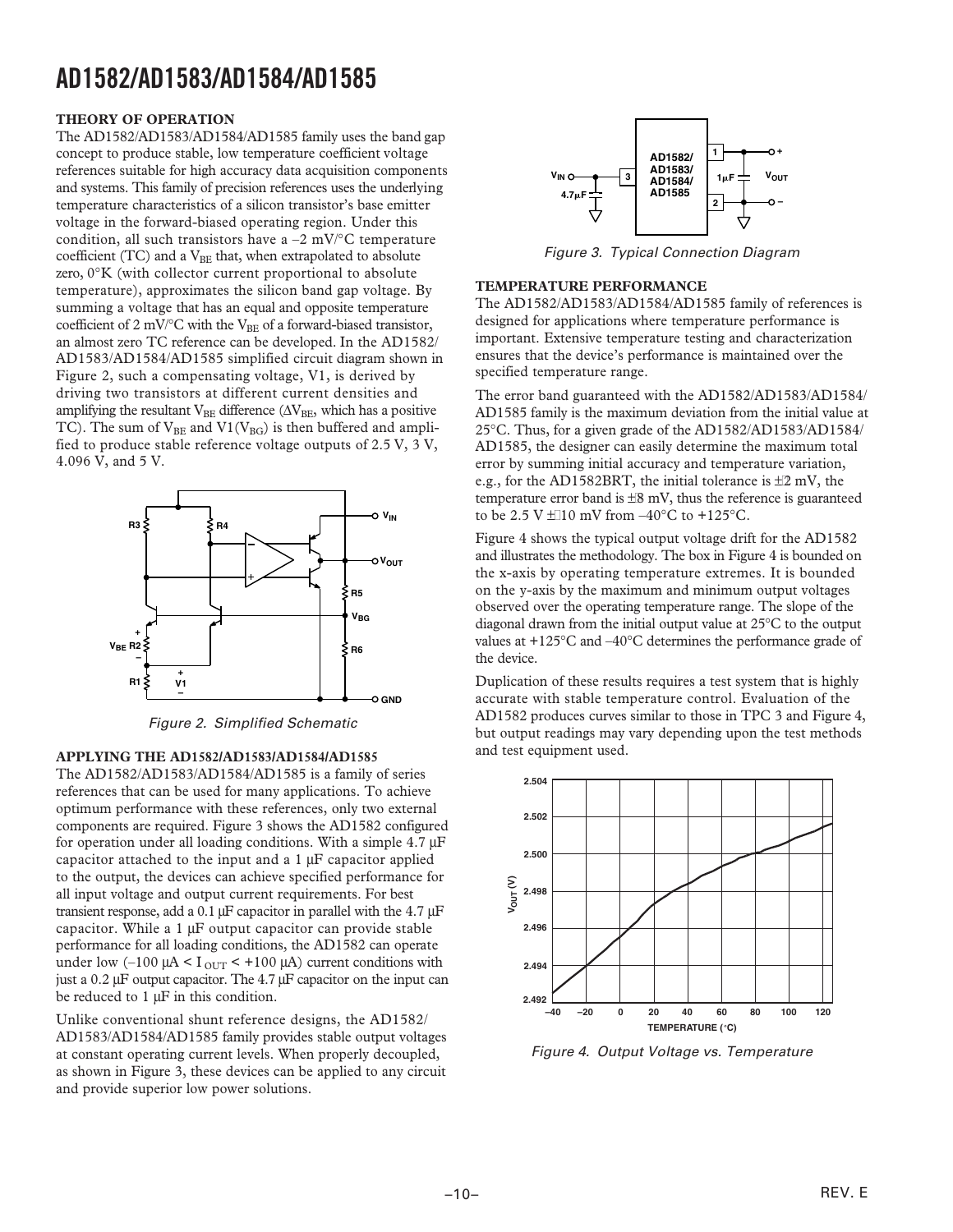#### **VOLTAGE OUTPUT NONLINEARITY VERSUS 80 TEMPERATURE**

When using a voltage reference with data converters, it is impor- **<sup>70</sup>** tant to understand the impact that temperature drift can have on **60** the converter's performance. The nonlinearity of the reference output drift represents additional error that cannot easily be calibrated out of the overall system. To better understand the impact such a drift can have on a data converter, refer to Figure 5 where the measured drift characteristic is normalized to the endpoint average drift. The residual drift error of the AD1582 of approximately 200 ppm demonstrates that this family of references is compatible with systems that require 12-bit **<sup>10</sup>** accurate temperature performance.  $\begin{bmatrix} 0 \\ 0 \end{bmatrix}$ 



Figure 5. Residual Drift Error

#### **OUTPUT VOLTAGE HYSTERESIS**

High performance industrial equipment manufacturers may require the AD1582/AD1583/AD1584/AD1585 family to maintain a consistent output voltage error at 25∞C after the references are operated over the full temperature range. While all references exhibit a characteristic known as output voltage hysteresis, the AD1582/AD1583/AD1584/AD1585 family is designed to minimize **<sup>20</sup>** this characteristic. This phenomenon can be quantified by measuring the change in the +25∞C output voltage after temperature excursions from +125 $\rm{^{\circ}C}$  to +25 $\rm{^{\circ}C}$ , and from -40 $\rm{^{\circ}C}$ to +25∞C. Figure 6 displays the distribution of the AD1582 output voltage hysteresis.



Figure 6. Output Voltage Hysteresis Distribution

#### **SUPPLY CURRENT VERSUS TEMPERATURE**

The quiescent current for the AD1582/AD1583/AD1584/AD1585 family of references varies slightly over temperature and input supply range. Figure 7 demonstrates the typical performance for the AD1582 reference when varying both temperature and supply voltage. As is evident from the graph, the AD1582 supply current increases only 1.0 mA/V, making this device extremely attractive for use in applications where there may be wide variations in supply voltage and a need to minimize power dissipation.



Figure 7. Typical Supply Current over Temperature

#### **SUPPLY VOLTAGE**

One of the ideal features of the AD1582/AD1583/AD1584/AD1585 is low supply voltage headroom. The parts can operate at supply voltages as low as 200 mV above  $V_{\text{OUT}}$  and up to 12 V. However, if negative voltage is inadvertently applied to  $V_{IN}$  with respect to ground or any negative transient, >5 V is coupled to  $V_{IN}$  and the device may be damaged.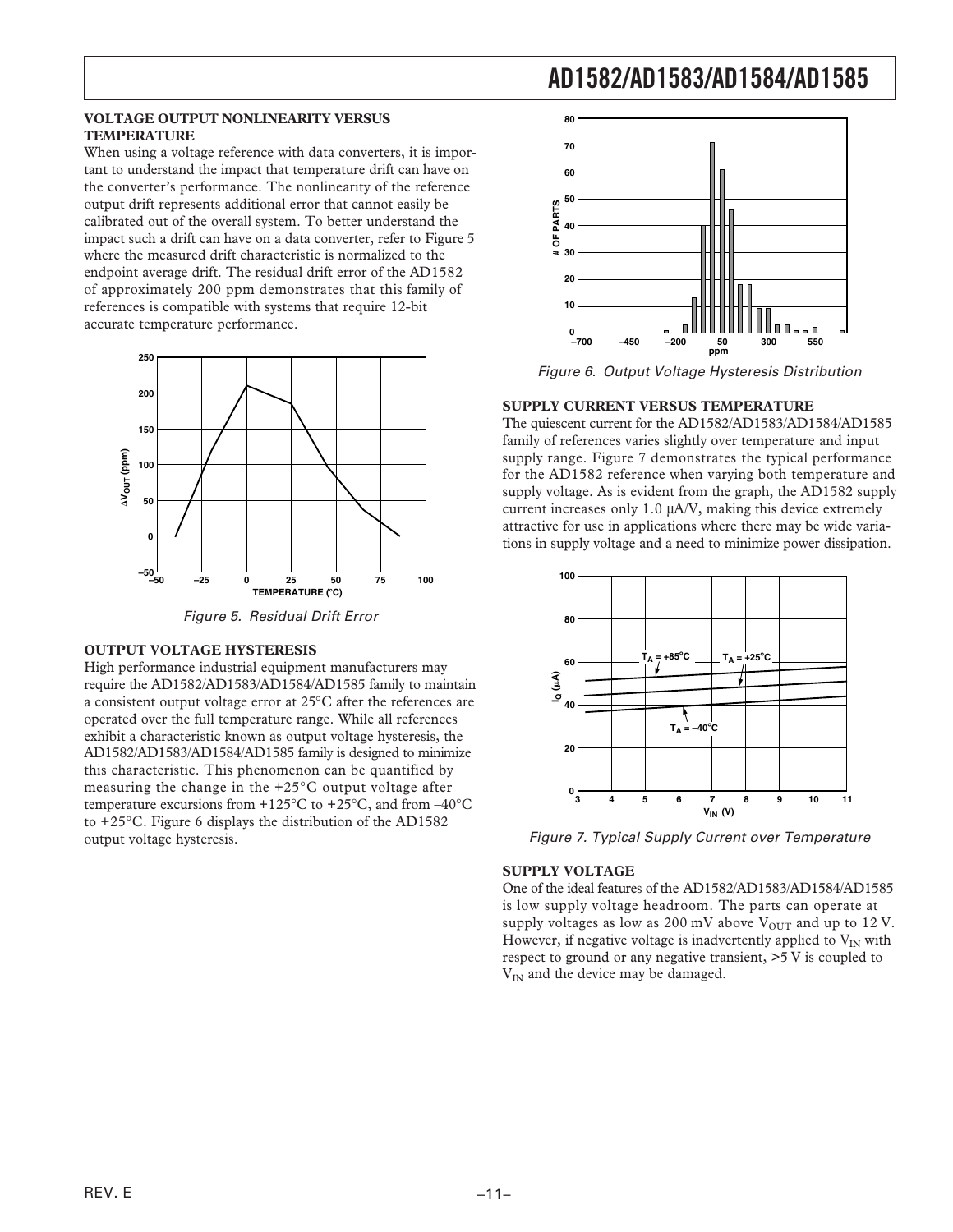#### **AC PERFORMANCE**

To apply the AD1582/AD1583/AD1584/AD1585 family of references, it is important to understand the effects of dynamic output impedance and power supply rejection. In Figure 8a, a voltage divider is formed by the AD1582's output impedance and by the external source impedance. Figure 8b shows the effect of varying the load capacitor on the reference output. Power supply rejection ratio (PSRR) should be determined when characterizing the ac performance of a series voltage reference. Figure 9a shows a test circuit used to measure PSRR, and Figure 9b demonstrates the AD1582's ability to attenuate line voltage ripple.



Figure 8a. Output Impedance Test Circuit



Figure 8b. Output Impedance vs. Frequency



Figure 9a. Ripple Rejection Test Circuit



Figure 9b. Ripple Rejection vs. Frequency

#### **NOISE PERFORMANCE AND REDUCTION**

The noise generated by the AD1582 is typically less than 70  $\mu$ V p-p over the 0.1 Hz to 10 Hz frequency band. Figure 10 shows the 0.1 Hz to 10 Hz noise of a typical AD1582. The noise measurement is made with a high gain band-pass filter. Noise in a 10 Hz to 10 kHz region is approximately 50  $\mu$ V rms. Figure 11 shows the broadband noise of a typical AD1582. If further noise reduction is desired, a 1-pole low-pass filter may be added between the output pin and the ground. A time constant of 0.2 ms has a –3 dB point at roughly 800 Hz, and reduces the high frequency noise to about 16  $\mu$ V rms. It should be noted, however, that while additional filtering on the output may improve the noise performance of the AD1582/AD1583/AD1584/AD1585 family, the added output impedance could degrade the ac performance of the references.

|  |            |   |  | 1s        |   |  |
|--|------------|---|--|-----------|---|--|
|  |            |   |  |           |   |  |
|  |            |   |  |           |   |  |
|  |            |   |  |           |   |  |
|  |            |   |  |           |   |  |
|  | L          |   |  |           |   |  |
|  | r          | г |  |           |   |  |
|  |            |   |  |           |   |  |
|  | $10 \mu V$ |   |  | 425<br>÷, | ÷ |  |

Figure 10. 0.1 Hz to 10 Hz Voltage Noise

|          |  | $100 \mu V$ |  |        | 10ms |  |
|----------|--|-------------|--|--------|------|--|
| 10<br>90 |  |             |  |        |      |  |
| ľ        |  |             |  |        |      |  |
| i        |  |             |  |        |      |  |
|          |  |             |  | lufi ! |      |  |
|          |  |             |  |        |      |  |
| 10<br>0% |  |             |  |        |      |  |
|          |  |             |  |        |      |  |

V<sub>OUT</sub> **VOUT COUPER 11. 10 Hz to 10 kHz Wideband Noise**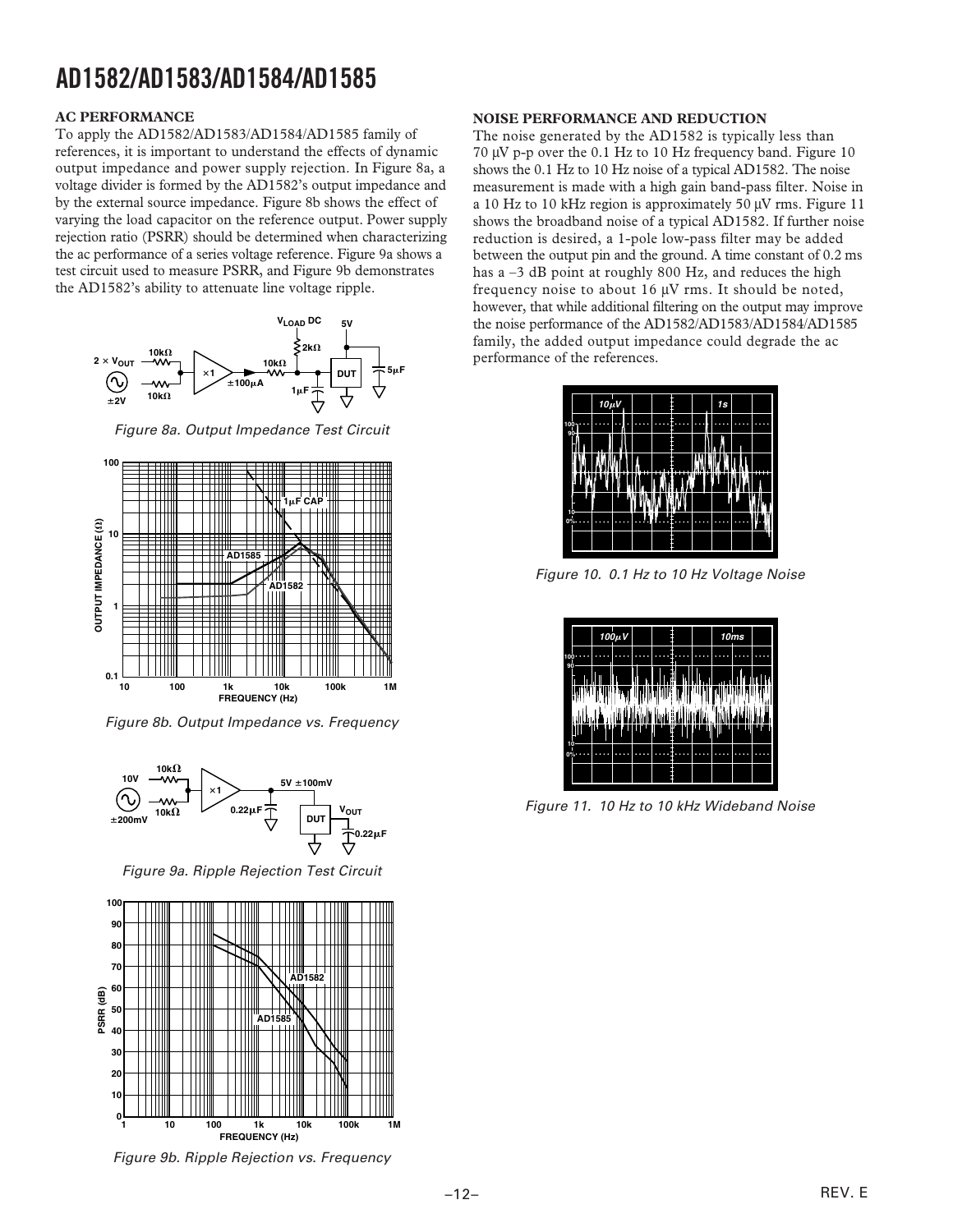#### **TURN-ON TIME**

Many low power instrument manufacturers are becoming increasingly concerned with the turn-on characteristics of the components being used in their systems. Fast turn-on components often enable the end user to save power by keeping power off when it is not needed. Turn-on settling time is defined as the time required, after the application of power (cold start), for the output voltage to reach its final value within a specified error. The two major factors affecting this are the active circuit settling time and the time required for the thermal gradients on the chip to stabilize. Figure 12a shows the turn-on settling and transient response test circuit. Figure 12b shows the turn-on characteristic of the AD1582. This characteristic is generated from cold-start operation and represents the true turn-on waveform after power-up. Figure 12c shows the fine settling characteristics of the AD1582. Typically, the reference settles to within 0.1% of its final value in about 100 µs.

The device can momentarily draw excessive supply current when  $V_{\text{SUPPLY}}$  is slightly below the minimum specified level. Power supply resistance must be low enough to ensure reliable turn-on. Fast power supply edges minimize this effect.



Figure 12a. Turn-On/Transient Response Test Circuit



Figure 12b. Turn-On Characteristics



Figure 12c. Turn-On Settling

#### **DYNAMIC PERFORMANCE**

Many A/D and D/A converters present transient current loads to the reference, and poor reference response can degrade the converter's performance. The AD1582/AD1583/AD1584/AD1585 family of references provides superior static and dynamic line and load regulation. Since these series references are capable of both sourcing and sinking large current loads, they exhibit excellent settling characteristics.

Figure 13 displays the line transient response for the AD1582. The circuit used to perform such a measurement is shown in Figure 12a, where the input supply voltage is toggled from 5 V to 10 V and the input and output capacitors are each  $0.22 \mu$ F.

Figures 14 and 15 show the load transient settling characteristics for the AD1582 when load current steps of 0 mA to +5 mA and 0 mA to –1 mA are applied. The input supply voltage remains constant at 5 V, the input decoupling and output load capacitors are  $4.7 \mu$ F and 1  $\mu$ F, respectively, and the output current is toggled. For both positive and negative current loads, the reference responses settle very quickly and exhibit initial voltage spikes less than 10 mV.

|          | 5V         |    |  |            | $50 \mu s$ |  |
|----------|------------|----|--|------------|------------|--|
| 100      |            |    |  |            |            |  |
| $90 -$   |            |    |  |            |            |  |
|          |            |    |  |            |            |  |
| ۰        | <br>v<br>۰ | -- |  |            | ≕          |  |
|          |            |    |  |            |            |  |
| 10<br>0% |            |    |  |            |            |  |
|          | 200mV      |    |  | $50 \mu s$ |            |  |

Figure 13. Line Transient Response

|           |   |       | 5V  |       |  | $20\mu s$  |   |  |
|-----------|---|-------|-----|-------|--|------------|---|--|
| 100<br>90 |   |       |     |       |  |            |   |  |
|           |   |       |     |       |  |            |   |  |
|           | ٠ | ٠<br> | ÷   | <br>٠ |  |            | ≕ |  |
| 10        |   |       |     |       |  |            |   |  |
| 0%        |   |       | 5mV |       |  | $20 \mu s$ |   |  |

Figure 14. Load Transient Response (0 mA to 5 mA Load)

|                                          |   |     |  |    | $20\mu s$  |  |
|------------------------------------------|---|-----|--|----|------------|--|
|                                          | 5 |     |  |    |            |  |
| $\begin{array}{c} 100 \\ 90 \end{array}$ |   |     |  |    |            |  |
|                                          |   |     |  |    |            |  |
|                                          |   |     |  |    |            |  |
|                                          |   |     |  |    |            |  |
|                                          |   |     |  |    |            |  |
| O°                                       |   |     |  | ÷. |            |  |
|                                          |   | 5mV |  |    | $20 \mu s$ |  |

Figure 15. Load Transient Response (0 mA to –1 mA Load)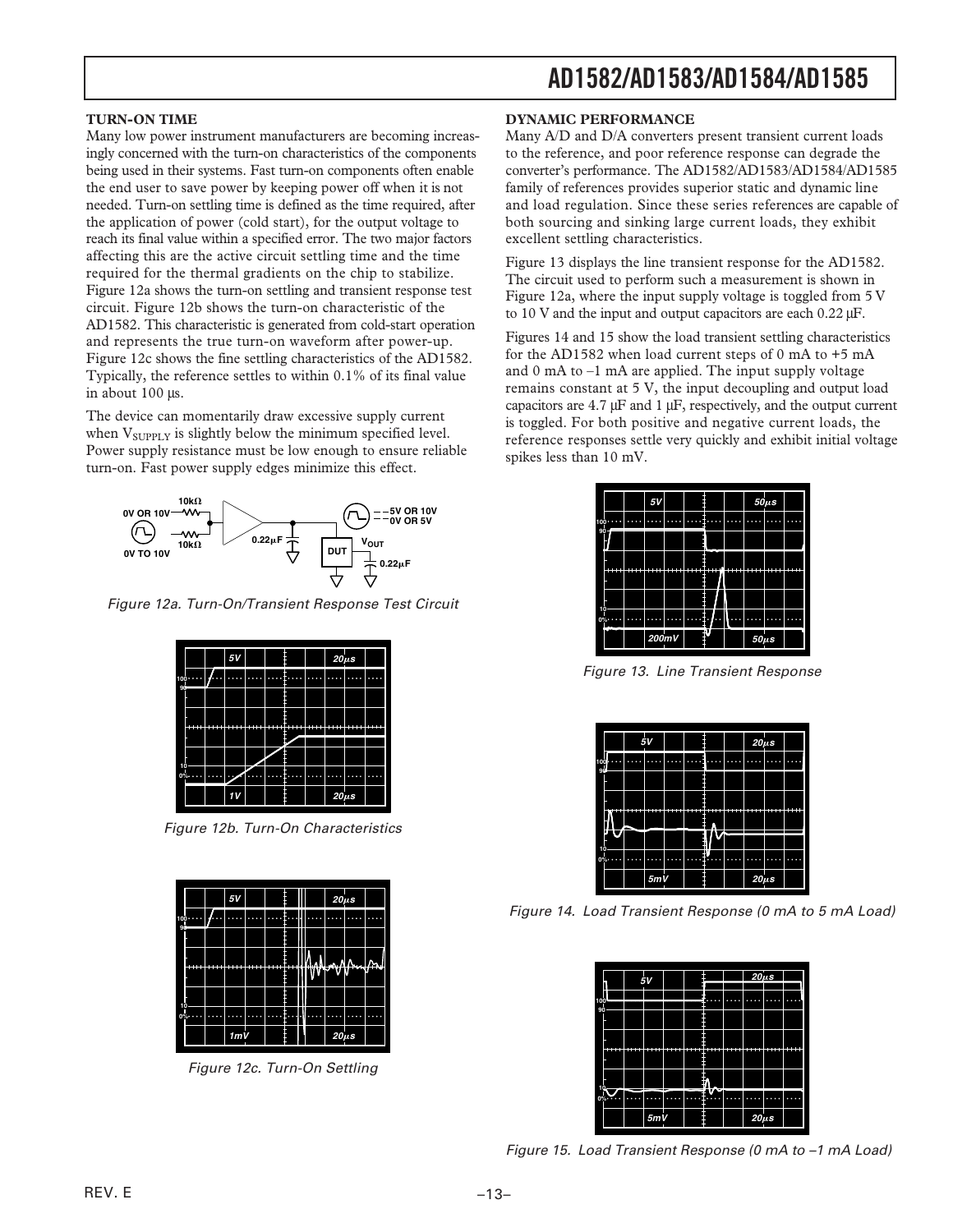#### **OUTLINE DIMENSIONS**

#### **3-Lead Small Outline Transistor Package [SOT-23-3]**

**(RT-3)** 

Dimensions shown in millimeters



**COMPLIANT TO JEDEC STANDARDS TO-236-AB** 

### **SOT-23 Tape and Reel**

Dimensions shown in millimeters

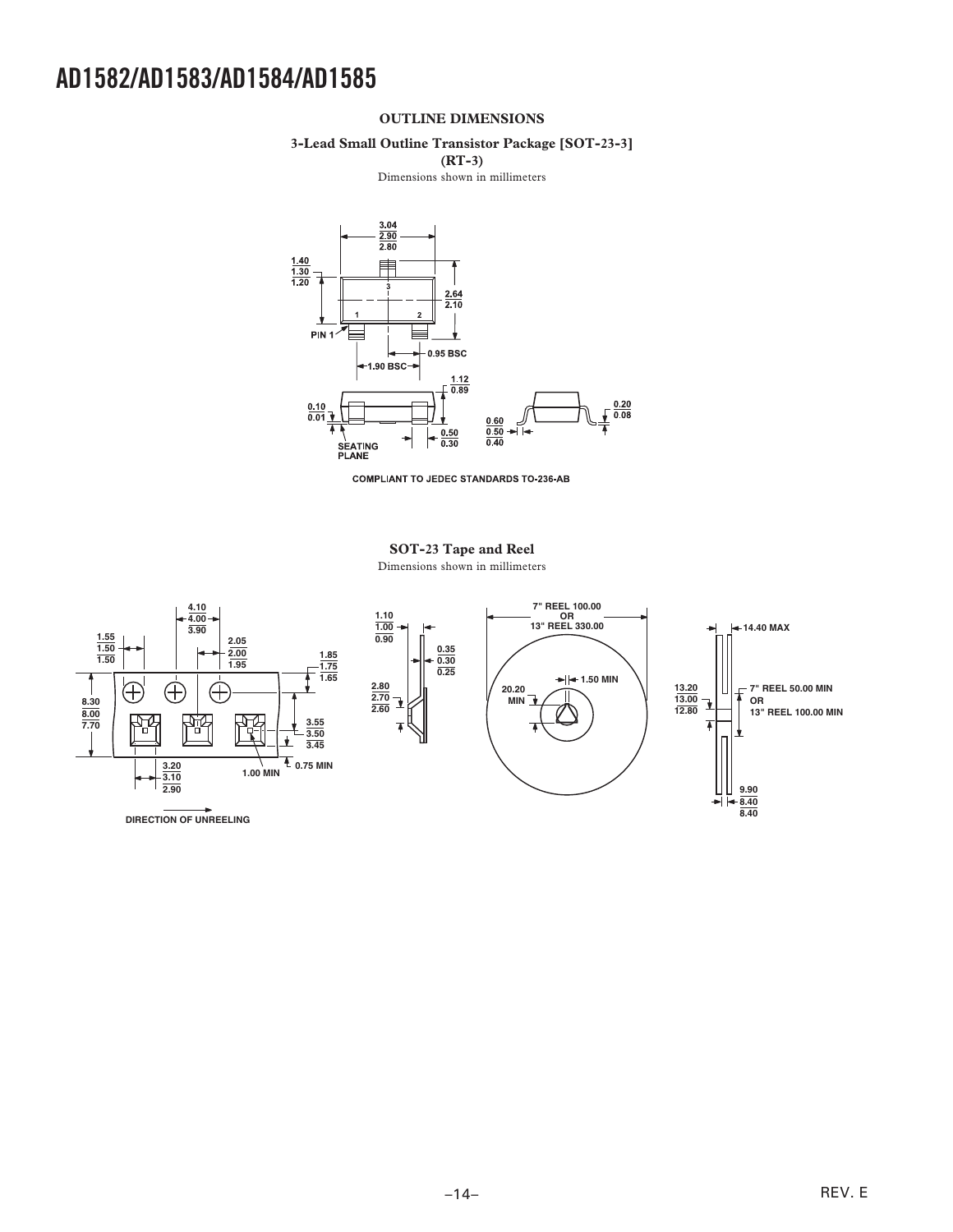# **Revision History**

| Location<br>Page                                |
|-------------------------------------------------|
| 6/05-Data Sheet Changed from REV. D to REV. E.  |
|                                                 |
|                                                 |
| 6/04-Data Sheet Changed from REV. C to REV. D.  |
|                                                 |
|                                                 |
| 12/02-Data Sheet Changed from REV. B to REV. C. |
|                                                 |
|                                                 |
|                                                 |
|                                                 |
|                                                 |
|                                                 |
|                                                 |
|                                                 |
|                                                 |